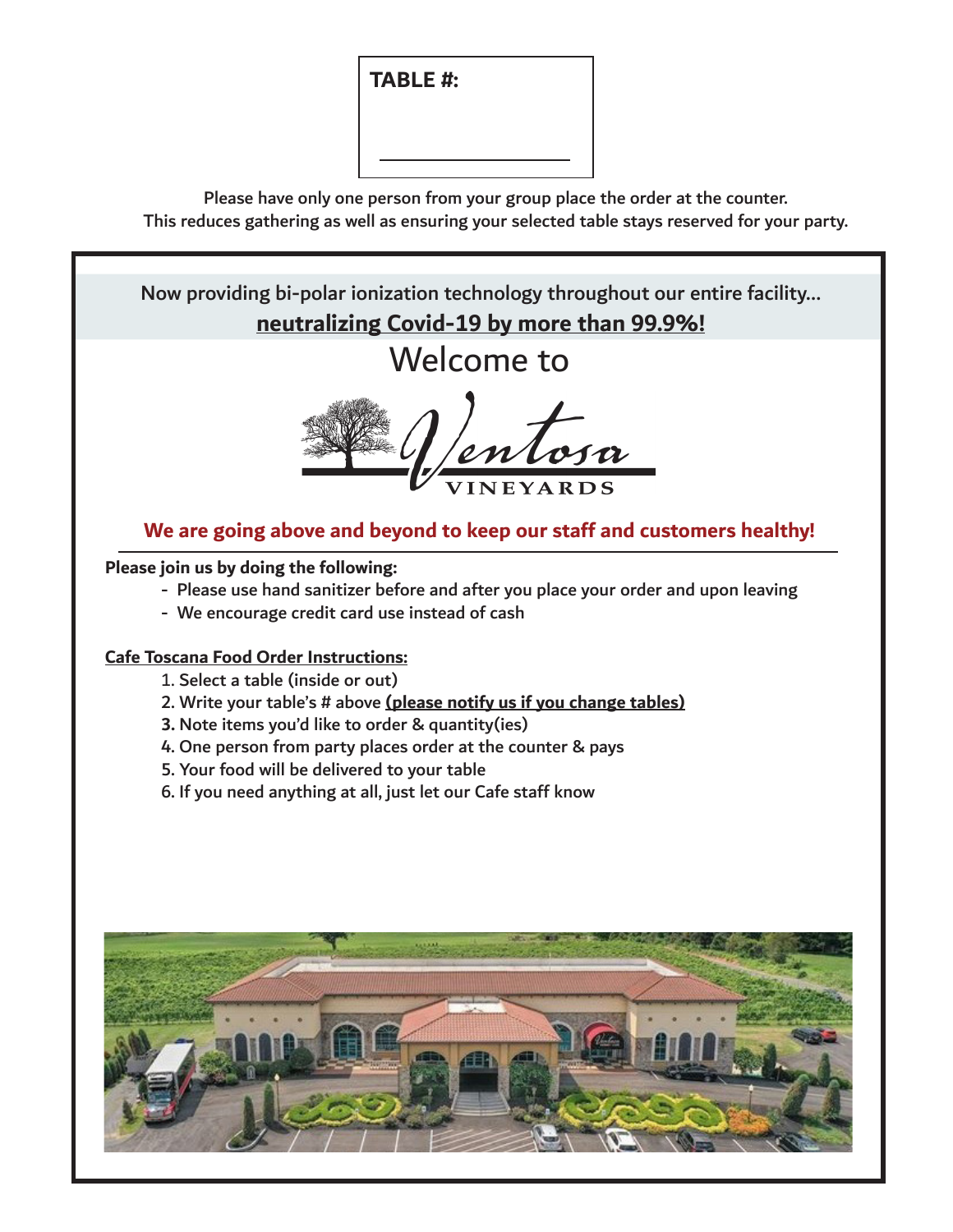

Mark selections beside items & note quantity if more than 1 & place order at the Cafe counter. Please, only 1 or 2 members from your party at the order counter.

*We don't serve fast food, we serve hot, fresh food as fast as we can! Cafe Toscana only offers counter service, not table service. After your food is delivered to your table, if you need anything at all, just let our staff behind the counter know.* 

## PPETIZERS

#### **Escarole & Bean Soup**

A house specialty of fine chopped escarole and hand shaved prosciutto with white beans

> Cup: 5.50 Bowl: 7.25 PAIR WITH CHARDONNAY

#### **Cheesy Garlic Bread**

Grilled baguette topped with fresh garlic and a blend of five imported Italian cheeses 7.50 PAIR WITH SEMI-SWEET RIESLING

### **Warm Brie**

Warmed Brie with a raspberry coulis reduction served with toasted baguette slices

> 16.95 Pair with Vino Rosso

### **Cheese Board**

Assorted locally produced cheese. Served with premium crackers, grapes, and Mediterranean olives

16.95 Pair with Vino Rosso



### **Tuscan Salad**

Mixed Greens tossed with cherry tomatoes, artichoke hearts, red onion, cucumbers, roasted red peppers, finished with Romano cheese and our homemade white balsamic vinaigrette\* 13.95 ADD GRILLED CHICKEN .....4.95 PAIR WITH VINO BIANCO

#### **Ventosa Salad**

Mixed Greens tossed with cherry tomatoes, artichoke hearts, red onion, cucumbers, roasted red peppers finished with bleu cheese crumbles, and our homemade white balsamic vinaigrette\*

> 14.45 ADD GRILLED CHICKEN .....4.95 PAIR WITH PINOT GRIS OR TOCAI FRIULANO

#### **Side Salad**

Mixed Greens tossed with cherry tomatoes, artichoke hearts, red onion, cucumbers, roasted red peppers, finished with Romano cheese and our homemade white balsamic vinaigrette\*

7.95

PAIR WITH SEMI-DRY RIESLING

\*Available Dressings: Ranch, Caesar, Raspberry Vinaigrette, & Homemade White Balsamic Vinaigrette

# **SANDWICHES**

#### ALL SANDWICHES SERVED WITH CHIPS AND A DILL PICKLE. GLUTEN-FREE OPTIONS AVAILABLE  $+\$1$

#### **Turkey Panino**

Fresh cut turkey breast, fire roasted tomato aioli, fresh basil, caraway seeds and provolone cheese

#### 14.95 PAIR WITH LEMBERGER

#### **Ventosa Deluxe Panino**

Prosciutto, salami, capicola, roasted red peppers, and a blend of five imported Italian cheese, all drizzled with our homemade white balsamic vinaigrette

15.95

PAIR WITH CABERNET SAUVIGNON

#### **French Dip Sandwich**

House shaved slow cooked sirloin, sautéed onions, provolone cheese, and served with au'jus. Horseradish mayonnaise available on request.

18.45 Pair with Vino Rosso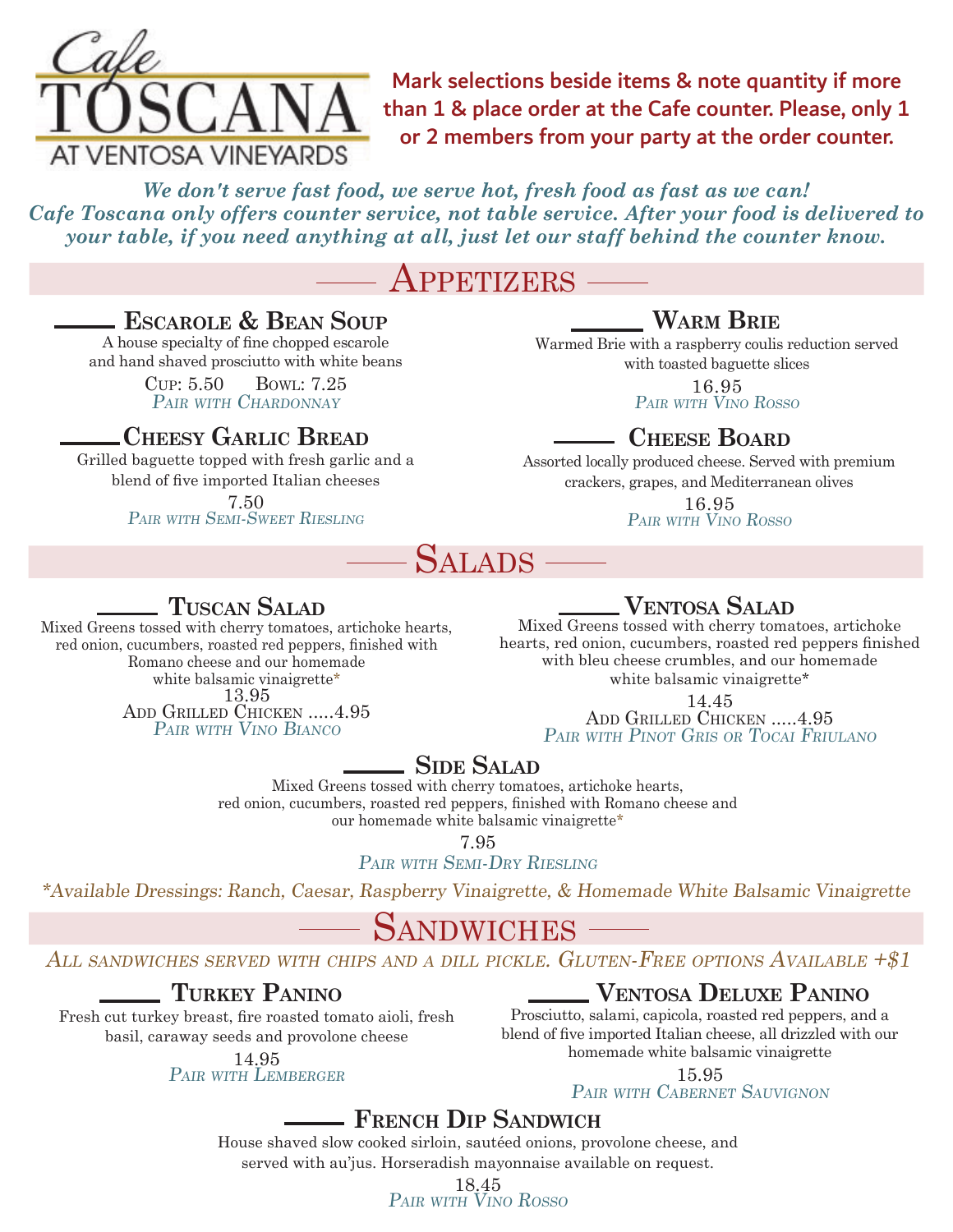*We don't serve fast food, we serve hot, fresh food as fast as we can! Cafe Toscana only offers counter service, not table service. After your food is delivered to your table, if you need anything at all, just let our staff behind the counter know.* 

# $WRAPS -$

All wraps are served with chips and a dill pickle

#### **Grilled Chicken Wrap**

Grilled marinated chicken breast, fresh greens, roasted tomato aioli, cucumbers, artichoke hearts, roasted red peppers, tomatoes, red onion, drizzled with a blood orange glaze, on a white garlic wrap

16.95

PAIR WITH PINOT GRIS OR TOCAI FRIULANO

#### **Veggie Wrap**

Fresh greens, roasted tomato aioli, cucumbers, artichoke hearts, roasted red peppers, red onion, tomatoes, a blend of five imported Italian cheeses, drizzled with a blood orange glaze on a white garlic wrap

> 13.95 PAIR WITH SEMI-DRY RIESLING

#### **Grilled Chicken Caesar Wrap**

A grilled marinated chicken breast, fresh greens five imported Italian cheeses, and Caesar dressing, on a white garlic wrap

16.95 PAIR WITH LEMBERGER

# Artisan Pizza

GLUTEN-FREE OPTIONS AVAILABLE +\$1

**Toscana**

Homemade marinara, five Italian cheese blend and fresh cut basil

> 14.95 Pair with Vino Rosso

#### **Classico**

Homemade marinara, five Italian cheeses, red onion, roasted red peppers and pepperoni

> 16.45 PAIR WITH LEMBERGER

#### **Genovese**

House made pesto, red onion, roasted red peppers, homemade fresh mozzarella and roasted grape tomatoes

> 16.45 PAIR WITH DRY RIESLING

#### **Garlic**

Escarole sautéed in extra virgin olive oil, garlic, and marsala wine. Five Italian cheese blend, prosciutto, salami and capicola

> 17.45 PAIR WITH TOCAI FRIULANO

#### **Deluxe**

Homemade marinara, five Italian cheese blend, Prosciutto Di Parma, salami and capicola

> 17.45 PAIR WITH CABERNET SAUVIGNON

Severe food allergy? Please let your server know! **Gluten-free options Available (add \$1/item)** 18% service charge will be added to bill for parties of 15+

#### **Get a Free Glass of Wine!**

Leave us a review, print it out, and bring it in to redeem your free glass. Good or bad, we want to hear from you!







Google